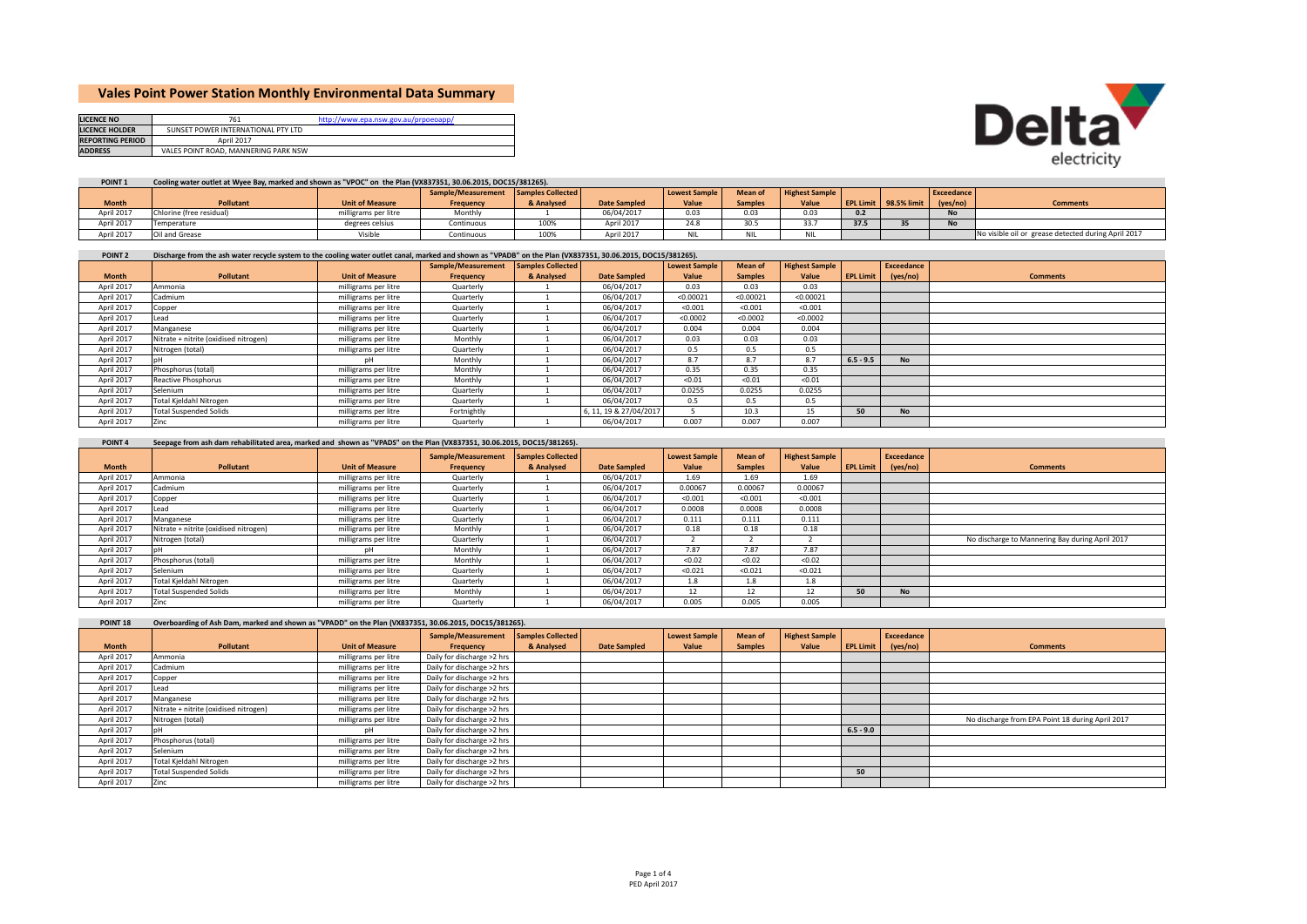| POINT <sub>19</sub> | Groundwater bore, marked and shown as "VPGM/D3" on the Plan (VX837351, 30.06.2015, DOC15/381265). |                             |                    |                          |                     |                      |                |                       |                  |            |                                                         |  |  |
|---------------------|---------------------------------------------------------------------------------------------------|-----------------------------|--------------------|--------------------------|---------------------|----------------------|----------------|-----------------------|------------------|------------|---------------------------------------------------------|--|--|
|                     |                                                                                                   |                             |                    |                          |                     |                      |                |                       |                  |            |                                                         |  |  |
|                     |                                                                                                   |                             | Sample/Measurement | <b>Samples Collected</b> |                     | <b>Lowest Sample</b> | <b>Mean of</b> | <b>Highest Sample</b> |                  | Exceedance |                                                         |  |  |
| <b>Month</b>        | Pollutant                                                                                         | <b>Unit of Measure</b>      | Frequency          | & Analysed               | <b>Date Sampled</b> | Value                | <b>Samples</b> | Value                 | <b>EPL Limit</b> | (yes/no)   | <b>Comments</b>                                         |  |  |
| April 2017          | Arsenic                                                                                           | milligrams per litre        | Quarterly          |                          | 06/04/2017          | 0.0095               | 0.0095         | 0.0095                |                  |            |                                                         |  |  |
| April 2017          | Cadmium                                                                                           | milligrams per litre        | Quarterly          |                          | 06/04/2017          | < 0.00021            | < 0.00021      | < 0.00021             |                  |            |                                                         |  |  |
| April 2017          | Calcium                                                                                           | milligrams per litre        | Quarterly          |                          | 06/04/2017          | 632                  | 632            | 632                   |                  |            |                                                         |  |  |
| April 2017          | Chromium                                                                                          | milligrams per litre        | Quarterly          |                          | 06/04/2017          | 0.0024               | 0.0024         | 0.0024                |                  |            |                                                         |  |  |
| April 2017          | Copper                                                                                            | milligrams per litre        | Quarterly          |                          | 06/04/2017          | 0.003                | 0.003          | 0.003                 |                  |            |                                                         |  |  |
| April 2017          | Electrical conductivity                                                                           | microsiemens per centimetre | Quarterly          |                          | 06/04/2017          | 30500                | 30500          | 30500                 |                  |            |                                                         |  |  |
| April 2017          | Iron                                                                                              | milligrams per litre        | Quarterly          |                          | 06/04/2017          | 45.2                 | 45.2           | 45.2                  |                  |            |                                                         |  |  |
| April 2017          | Lead                                                                                              | milligrams per litre        | Quarterly          |                          | 06/04/2017          | 0.0016               | 0.0016         | 0.0016                |                  |            |                                                         |  |  |
| April 2017          | Magnesium                                                                                         | milligrams per litre        | Quarterly          |                          | 06/04/2017          | 739                  | 739            | 739                   |                  |            | (next quarterly samples scheduled for July/August 2017) |  |  |
| April 2017          | Manganese                                                                                         | milligrams per litre        | Quarterly          |                          | 06/04/2017          | 3.74                 | 3.74           | 3.74                  |                  |            |                                                         |  |  |
| April 2017          | Nickel                                                                                            | milligrams per litre        | Quarterly          |                          | 06/04/2017          | 0.0163               | 0.0163         | 0.0163                |                  |            |                                                         |  |  |
| April 2017          | nН                                                                                                | DH                          | Quarterly          |                          | 06/04/2017          | 5.69                 | 5.69           | 5.69                  |                  |            |                                                         |  |  |
| April 2017          | Potassium                                                                                         | milligrams per litre        | Quarterly          |                          | 06/04/2017          | 83                   | 83             | 83                    |                  |            |                                                         |  |  |
| April 2017          | Selenium                                                                                          | milligrams per litre        | Quarterly          |                          | 06/04/2017          | < 0.021              | < 0.021        | < 0.021               |                  |            |                                                         |  |  |
| April 2017          | Sodium                                                                                            | milligrams per litre        | Quarterly          |                          | 06/04/2017          | 4780                 | 4780           | 4780                  |                  |            |                                                         |  |  |
| April 2017          | <b>Standing Water Level</b>                                                                       | metres                      | Quarterly          |                          | 06/04/2017          | 3.65                 | 3.65           | 3.65                  |                  |            |                                                         |  |  |
| April 2017          | Zinc                                                                                              | milligrams per litre        | Quarterly          |                          | 06/04/2017          | 0.03                 | 0.03           | 0.03                  |                  |            |                                                         |  |  |

## **POINT 20 Groundwater bore, marked and shown as "VPGM/D5" on the Plan (VX837351, 30.06.2015, DOC15/381265).**

|              |                             |                             | Sample/Measurement |                          |                     |                      |                |                       |                  |                   |                                                         |
|--------------|-----------------------------|-----------------------------|--------------------|--------------------------|---------------------|----------------------|----------------|-----------------------|------------------|-------------------|---------------------------------------------------------|
|              |                             |                             |                    | <b>Samples Collected</b> |                     | <b>Lowest Sample</b> | Mean of        | <b>Highest Sample</b> |                  | <b>Exceedance</b> |                                                         |
| <b>Month</b> | <b>Pollutant</b>            | <b>Unit of Measure</b>      | Frequency          | & Analysed               | <b>Date Sampled</b> | Value                | <b>Samples</b> | Value                 | <b>EPL Limit</b> | (yes/no)          | <b>Comments</b>                                         |
| April 2017   | Arsenic                     | milligrams per litre        | Quarterly          |                          | 06/04/2017          | 0.0025               | 0.0025         | 0.0025                |                  |                   |                                                         |
| April 2017   | Cadmium                     | milligrams per litre        | Quarterly          |                          | 06/04/2017          | 0.00007              | 0.00007        | 0.00007               |                  |                   |                                                         |
| April 2017   | Calcium                     | milligrams per litre        | Quarterly          |                          | 06/04/2017          | 25                   | 25             | 25                    |                  |                   |                                                         |
| April 2017   | Chromium                    | milligrams per litre        | Quarterly          |                          | 06/04/2017          | 0.0032               | 0.0032         | 0.0032                |                  |                   |                                                         |
| April 2017   | Copper                      | milligrams per litre        | Quarterly          |                          | 06/04/2017          | 0.023                | 0.023          | 0.023                 |                  |                   |                                                         |
| April 2017   | Electrical conductivity     | microsiemens per centimetre | Quarterly          |                          | 06/04/2017          | 461                  | 461            | 461                   |                  |                   |                                                         |
| April 2017   | <b>Iron</b>                 | milligrams per litre        | Quarterly          |                          | 06/04/2017          | 0.598                | 0.598          | 0.598                 |                  |                   |                                                         |
| April 2017   | Lead                        | milligrams per litre        | Quarterly          |                          | 06/04/2017          | 0.009                | 0.009          | 0.009                 |                  |                   |                                                         |
| April 2017   | Magnesium                   | milligrams per litre        | Quarterly          |                          | 06/04/2017          |                      |                | $\Omega$              |                  |                   | (next quarterly samples scheduled for July/August 2017) |
| April 2017   | Manganese                   | milligrams per litre        | Quarterly          |                          | 06/04/2017          | 0.0815               | 0.0815         | 0.0815                |                  |                   |                                                         |
| April 2017   | Nickel                      | milligrams per litre        | Quarterly          |                          | 06/04/2017          | 0.0037               | 0.0037         | 0.0037                |                  |                   |                                                         |
| April 2017   |                             | DH                          | Quarterly          |                          | 06/04/2017          |                      |                | b                     |                  |                   |                                                         |
| April 2017   | Potassium                   | milligrams per litre        | Quarterly          |                          | 06/04/2017          |                      |                |                       |                  |                   |                                                         |
| April 2017   | Selenium                    | milligrams per litre        | Quarterly          |                          | 06/04/2017          | 0.0009               | 0.0009         | 0.0009                |                  |                   |                                                         |
| April 2017   | Sodium                      | milligrams per litre        | Quarterly          |                          | 06/04/2017          | 49                   | 49             | 49                    |                  |                   |                                                         |
| April 2017   | <b>Standing Water Level</b> | metres                      | Quarterly          |                          | 06/04/2017          | 0.5                  | 0.5            | 0.5                   |                  |                   |                                                         |
| April 2017   | Zinc                        | milligrams per litre        | Quarterly          |                          | 06/04/2017          | 0.892                | 0.892          | 0.892                 |                  |                   |                                                         |

| POINT <sub>21</sub> | Groundwater bore, marked and shown as "VPGM/D6" on the Plan (VX837351, 30.06.2015, DOC15/381265). |                             |                                 |                                        |                     |                               |                                  |                                |                  |                               |                                                         |
|---------------------|---------------------------------------------------------------------------------------------------|-----------------------------|---------------------------------|----------------------------------------|---------------------|-------------------------------|----------------------------------|--------------------------------|------------------|-------------------------------|---------------------------------------------------------|
| <b>Month</b>        | Pollutant                                                                                         | <b>Unit of Measure</b>      | Sample/Measurement<br>Frequency | <b>Samples Collected</b><br>& Analysed | <b>Date Sampled</b> | <b>Lowest Sample</b><br>Value | <b>Mean of</b><br><b>Samples</b> | <b>Highest Sample</b><br>Value | <b>EPL Limit</b> | <b>Exceedance</b><br>(yes/no) | <b>Comments</b>                                         |
| April 2017          | Arsenic                                                                                           | milligrams per litre        | Quarterly                       |                                        | 06/04/2017          | 0.0004                        | 0.0004                           | 0.0004                         |                  |                               |                                                         |
| April 2017          | Cadmium                                                                                           | milligrams per litre        | Quarterly                       |                                        | 06/04/2017          | < 0.00005                     | < 0.00005                        | < 0.00005                      |                  |                               |                                                         |
| April 2017          | Calcium                                                                                           | milligrams per litre        | Quarterly                       |                                        | 06/04/2017          |                               |                                  |                                |                  |                               |                                                         |
| April 2017          | Chromium                                                                                          | milligrams per litre        | Quarterly                       |                                        | 06/04/2017          | 0.0034                        | 0.0034                           | 0.0034                         |                  |                               |                                                         |
| April 2017          | Copper                                                                                            | milligrams per litre        | Quarterly                       |                                        | 06/04/2017          | 0.0018                        | 0.0018                           | 0.0018                         |                  |                               |                                                         |
| April 2017          | <b>Electrical conductivity</b>                                                                    | microsiemens per centimetre | Quarterly                       |                                        | 06/04/2017          | 217                           | 217                              | 217                            |                  |                               |                                                         |
| April 2017          | Iron                                                                                              | milligrams per litre        | Quarterly                       |                                        | 06/04/2017          | 0.239                         | 0.239                            | 0.239                          |                  |                               |                                                         |
| April 2017          | Lead                                                                                              | milligrams per litre        | Quarterly                       |                                        | 06/04/2017          | 0.0009                        | 0.0009                           | 0.0009                         |                  |                               |                                                         |
| April 2017          | Magnesium                                                                                         | milligrams per litre        | Quarterly                       |                                        | 06/04/2017          |                               |                                  |                                |                  |                               | (next quarterly samples scheduled for July/August 2017) |
| April 2017          | Manganese                                                                                         | milligrams per litre        | Quarterly                       |                                        | 06/04/2017          | 0.006                         | 0.006                            | 0.006                          |                  |                               |                                                         |
| April 2017          | Nickel                                                                                            | milligrams per litre        | Quarterly                       |                                        | 06/04/2017          | 0.002                         | 0.002                            | 0.002                          |                  |                               |                                                         |
| April 2017          | nН                                                                                                | nH                          | Quarterly                       |                                        | 06/04/2017          | 4.89                          | 4.89                             | 4.89                           |                  |                               |                                                         |
| April 2017          | Potassium                                                                                         | milligrams per litre        | Quarterly                       |                                        | 06/04/2017          |                               |                                  |                                |                  |                               |                                                         |
| April 2017          | Selenium                                                                                          | milligrams per litre        | Quarterly                       |                                        | 06/04/2017          | < 0.0002                      | < 0.0002                         | < 0.0002                       |                  |                               |                                                         |
| April 2017          | Sodium                                                                                            | milligrams per litre        | Quarterly                       |                                        | 06/04/2017          | 23                            | 23                               | 23                             |                  |                               |                                                         |
| April 2017          | <b>Standing Water Level</b>                                                                       | metres                      | Quarterly                       |                                        | 06/04/2017          | 0.84                          | 0.84                             | 0.84                           |                  |                               |                                                         |
| April 2017          | Zinc                                                                                              | milligrams per litre        | Quarterly                       |                                        | 06/04/2017          | 0.022                         | 0.022                            | 0.022                          |                  |                               |                                                         |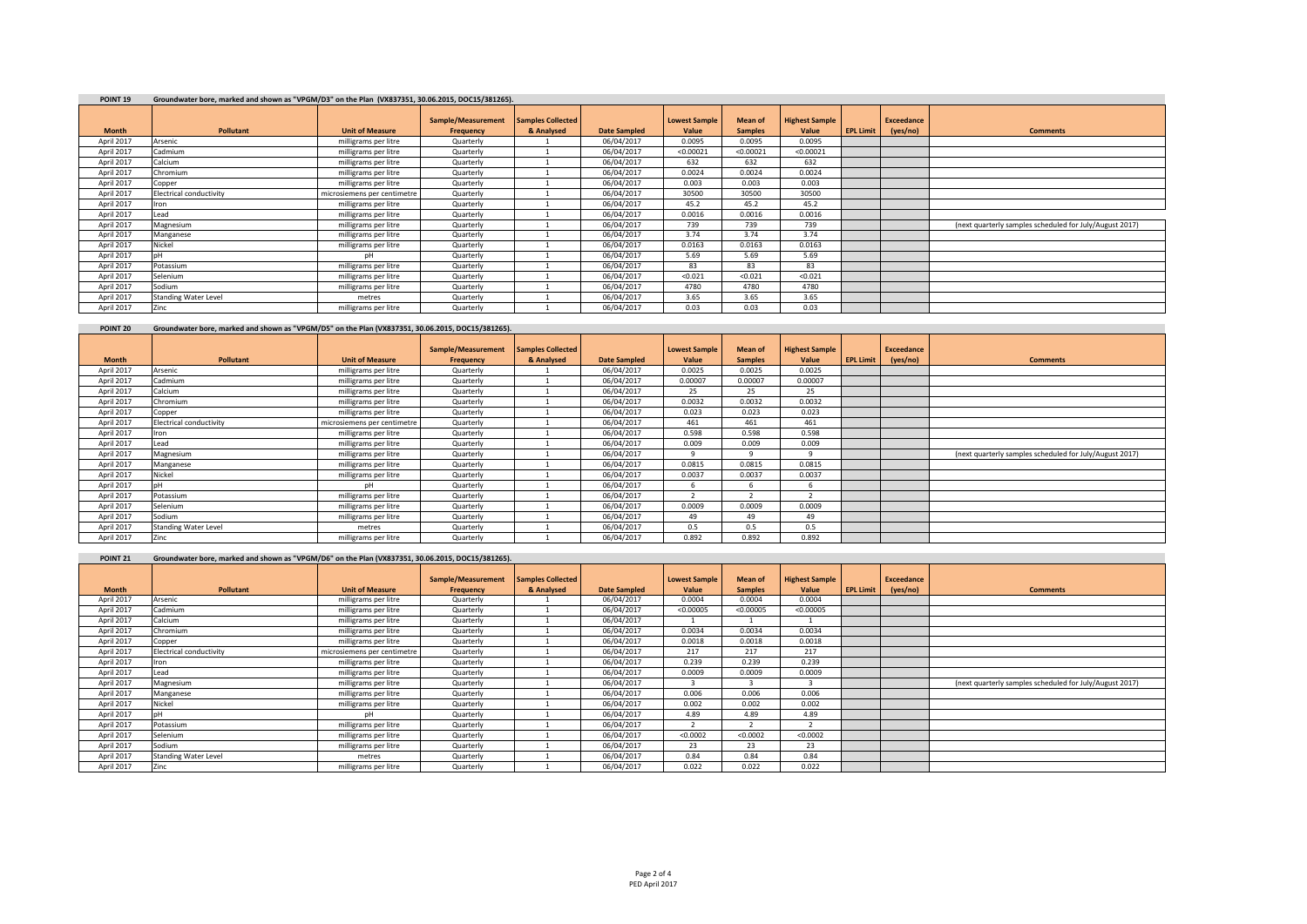| POINT <sub>22</sub> | Groundwater bore, marked and shown as "VPGM/D8" on the Plan (VX837351, 30.06.2015, DOC15/381265). |                             |                    |                          |                     |                      |                |                       |                  |                   |                                                         |  |  |
|---------------------|---------------------------------------------------------------------------------------------------|-----------------------------|--------------------|--------------------------|---------------------|----------------------|----------------|-----------------------|------------------|-------------------|---------------------------------------------------------|--|--|
|                     |                                                                                                   |                             | Sample/Measurement | <b>Samples Collected</b> |                     | <b>Lowest Sample</b> | Mean of        | <b>Highest Sample</b> |                  | <b>Exceedance</b> |                                                         |  |  |
| <b>Month</b>        | Pollutant                                                                                         | <b>Unit of Measure</b>      | Frequency          | & Analysed               | <b>Date Sampled</b> | Value                | <b>Samples</b> | Value                 | <b>EPL Limit</b> | (yes/no)          | <b>Comments</b>                                         |  |  |
| April 2017          | Arsenic                                                                                           | milligrams per litre        | Quarterly          |                          | 06/04/2017          | 0.0039               | 0.0039         | 0.0039                |                  |                   |                                                         |  |  |
| April 2017          | Cadmium                                                                                           | milligrams per litre        | Quarterly          |                          | 06/04/2017          | < 0.00021            | < 0.00021      | < 0.00021             |                  |                   |                                                         |  |  |
| April 2017          | Calcium                                                                                           | milligrams per litre        | Quarterly          |                          | 06/04/2017          | 256                  | 256            | 256                   |                  |                   |                                                         |  |  |
| April 2017          | Chromium                                                                                          | milligrams per litre        | Quarterly          |                          | 06/04/2017          | 0.0055               | 0.0055         | 0.0055                |                  |                   |                                                         |  |  |
| April 2017          | Copper                                                                                            | milligrams per litre        | Quarterly          |                          | 06/04/2017          | 0.0089               | 0.0089         | 0.0089                |                  |                   |                                                         |  |  |
| April 2017          | Electrical conductivity                                                                           | microsiemens per centimetre | Quarterly          |                          | 06/04/2017          | 43900                | 43900          | 43900                 |                  |                   |                                                         |  |  |
| April 2017          | Iron                                                                                              | milligrams per litre        | Quarterly          |                          | 06/04/2017          | 7.67                 | 7.67           | 7.67                  |                  |                   |                                                         |  |  |
| April 2017          | Lead                                                                                              | milligrams per litre        | Quarterly          |                          | 06/04/2017          | 0.0044               | 0.0044         | 0.0044                |                  |                   |                                                         |  |  |
| April 2017          | Magnesium                                                                                         | milligrams per litre        | Quarterly          |                          | 06/04/2017          | 590                  | 590            | 590                   |                  |                   | (next quarterly samples scheduled for July/August 2017) |  |  |
| April 2017          | Manganese                                                                                         | milligrams per litre        | Quarterly          |                          | 06/04/2017          | 0.133                | 0.133          | 0.133                 |                  |                   |                                                         |  |  |
| April 2017          | Nickel                                                                                            | milligrams per litre        | Quarterly          |                          | 06/04/2017          | 0.0058               | 0.0058         | 0.0058                |                  |                   |                                                         |  |  |
| April 2017          | DН                                                                                                | nН                          | Quarterly          |                          | 06/04/2017          | 6.73                 | 6.73           | 6.73                  |                  |                   |                                                         |  |  |
| April 2017          | Potassium                                                                                         | milligrams per litre        | Quarterly          |                          | 06/04/2017          | 153                  | 153            | 153                   |                  |                   |                                                         |  |  |
| April 2017          | Selenium                                                                                          | milligrams per litre        | Quarterly          |                          | 06/04/2017          | < 0.0021             | < 0.0021       | < 0.0021              |                  |                   |                                                         |  |  |
| April 2017          | Sodium                                                                                            | milligrams per litre        | Quarterly          |                          | 06/04/2017          | 4690                 | 4690           | 4690                  |                  |                   |                                                         |  |  |
| April 2017          | <b>Standing Water Level</b>                                                                       | metres                      | Quarterly          |                          | 06/04/2017          | 0.01                 | 0.01           | 0.01                  |                  |                   |                                                         |  |  |
| April 2017          | Zinc                                                                                              | milligrams per litre        | Quarterly          |                          | 06/04/2017          | 0.065                | 0.065          | 0.065                 |                  |                   |                                                         |  |  |

**POINT 23 Groundwater bore, marked and shown as "VPGM/D10" on the Plan (VX837351, 30.06.2015, DOC15/381265).**

|              |                             |                             | Sample/Measurement | <b>Samples Collected</b> |                     | <b>Lowest Sample</b> | Mean of        | <b>Highest Sample</b> |                  | <b>Exceedance</b> |                                                         |
|--------------|-----------------------------|-----------------------------|--------------------|--------------------------|---------------------|----------------------|----------------|-----------------------|------------------|-------------------|---------------------------------------------------------|
| <b>Month</b> | <b>Pollutant</b>            | <b>Unit of Measure</b>      | Frequency          | & Analysed               | <b>Date Sampled</b> | Value                | <b>Samples</b> | Value                 | <b>EPL Limit</b> | (yes/no)          | <b>Comments</b>                                         |
| April 2017   | Arsenic                     | milligrams per litre        | Quarterly          |                          | 06/04/2017          | 0.0063               | 0.0063         | 0.0063                |                  |                   |                                                         |
| April 2017   | Cadmium                     | milligrams per litre        | Quarterly          |                          | 06/04/2017          | 0.00012              | 0.00012        | 0.00012               |                  |                   |                                                         |
| April 2017   | Calcium                     | milligrams per litre        | Quarterly          |                          | 06/04/2017          |                      |                |                       |                  |                   |                                                         |
| April 2017   | Chromium                    | milligrams per litre        | Quarterly          |                          | 06/04/2017          | 0.0475               | 0.0475         | 0.0475                |                  |                   |                                                         |
| April 2017   | Copper                      | milligrams per litre        | Quarterly          |                          | 06/04/2017          | 0.0388               | 0.0388         | 0.0388                |                  |                   |                                                         |
| April 2017   | Electrical conductivity     | microsiemens per centimetre | Quarterly          |                          | 06/04/2017          | 777                  | 777            | 777                   |                  |                   |                                                         |
| April 2017   | ron                         | milligrams per litre        | Quarterly          |                          | 06/04/2017          | 1.56                 | 1.56           | 1.56                  |                  |                   |                                                         |
| April 2017   | Lead                        | milligrams per litre        | Quarterly          |                          | 06/04/2017          | 0.0312               | 0.0312         | 0.0312                |                  |                   |                                                         |
| April 2017   | Magnesium                   | milligrams per litre        | Quarterly          |                          | 06/04/2017          | 12                   | 12             | 12                    |                  |                   | (next quarterly samples scheduled for July/August 2017) |
| April 2017   | Manganese                   | milligrams per litre        | Quarterly          |                          | 06/04/2017          | 0.0951               | 0.0951         | 0.0951                |                  |                   |                                                         |
| April 2017   | Nickel                      | milligrams per litre        | Quarterly          |                          | 06/04/2017          | 0.0168               | 0.0168         | 0.0168                |                  |                   |                                                         |
| April 2017   |                             | pН                          | Quarterly          |                          | 06/04/2017          | 5.03                 | 5.03           | 5.03                  |                  |                   |                                                         |
| April 2017   | Potassium                   | milligrams per litre        | Quarterly          |                          | 06/04/2017          |                      |                |                       |                  |                   |                                                         |
| April 2017   | Selenium                    | milligrams per litre        | Quarterly          |                          | 06/04/2017          | 0.0014               | 0.0014         | 0.0014                |                  |                   |                                                         |
| April 2017   | Sodium                      | milligrams per litre        | Quarterly          |                          | 06/04/2017          | 112                  | 112            | 112                   |                  |                   |                                                         |
| April 2017   | <b>Standing Water Level</b> | metres                      | Quarterly          |                          | 06/04/2017          | 0.41                 | 0.41           | 0.41                  |                  |                   |                                                         |
| April 2017   | Zinc                        | milligrams per litre        | Quarterly          |                          | 06/04/2017          | 0.103                | 0.103          | 0.103                 |                  |                   |                                                         |

| POINT <sub>11</sub> | Stack serving Boiler Unit No. 5, marked and shown as "11" on the Plan (VX837351, 30.06.2015, DOC15/381265). |                            |                    |                   |                     |                      |                |                       |                  |            |                                                        |
|---------------------|-------------------------------------------------------------------------------------------------------------|----------------------------|--------------------|-------------------|---------------------|----------------------|----------------|-----------------------|------------------|------------|--------------------------------------------------------|
|                     |                                                                                                             |                            | Sample/Measurement | Samples Collected |                     | <b>Lowest Sample</b> | Mean of        | <b>Highest Sample</b> |                  | Exceedance |                                                        |
| <b>Month</b>        | Pollutant                                                                                                   | <b>Unit of Measure</b>     | Frequency          | & Analysed        | <b>Date Sampled</b> | Value                | <b>Samples</b> | Value                 | <b>EPL Limit</b> | (yes/no)   | <b>Comments</b>                                        |
| April 2017          | Cadmium                                                                                                     | milligrams per cubic metre | Yearly             |                   |                     |                      |                |                       |                  | <b>No</b>  | Refer Note in 'General Comments' re annual stack tests |
| April 2017          | Chlorine                                                                                                    | milligrams per cubic metre | Yearly             |                   |                     |                      |                |                       | 200              | <b>No</b>  |                                                        |
| April 2017          | Copper                                                                                                      | milligrams per cubic metre | Yearly             |                   |                     |                      |                |                       |                  |            |                                                        |
| April 2017          | Hydrogen chloride                                                                                           | milligrams per cubic metre | Yearly             |                   |                     |                      |                |                       | 100              | <b>No</b>  |                                                        |
| April 2017          | Mercury                                                                                                     | milligrams per cubic metre | Yearly             |                   |                     |                      |                |                       |                  | <b>No</b>  |                                                        |
| April 2017          | Moisture                                                                                                    | percent                    | Yearly             |                   |                     |                      |                |                       |                  |            |                                                        |
| April 2017          | Molecular weight of stack gases                                                                             | grams per gram mole        | Yearly             |                   |                     |                      |                |                       |                  |            |                                                        |
| April 2017          | Nitrogen Oxides                                                                                             | milligrams per cubic metre | Continuous         | 100%              | April 2017          | 419                  | 540            | 701                   | 1500             | <b>No</b>  |                                                        |
| April 2017          | Sulfuric acid mist and sulfur trioxide (as SO3)                                                             | milligrams per cubic metre | Yearly             |                   |                     |                      |                |                       | 100              | <b>No</b>  |                                                        |
| April 2017          | Sulphur dioxide                                                                                             | parts per million          | Continuous         | 100%              | April 2017          | 192                  | 217            | 245                   | 600              | <b>No</b>  |                                                        |
| April 2017          | Temperature                                                                                                 | degrees Celsius            | Yearly             |                   |                     |                      |                |                       |                  |            |                                                        |
| April 2017          | <b>Total Fluoride</b>                                                                                       | milligrams per cubic metre | Yearly             |                   |                     |                      |                |                       | 50               | <b>No</b>  |                                                        |
| April 2017          | <b>Total Solid Particles</b>                                                                                | milligrams per cubic metre | Yearly             |                   |                     |                      |                |                       | 100              | <b>No</b>  |                                                        |
| April 2017          | Type 1 and Type 2 substances in aggregate                                                                   | milligrams per cubic metre | Yearly             |                   |                     |                      |                |                       |                  | <b>No</b>  |                                                        |
| April 2017          | <b>Undifferentiated Particulates</b>                                                                        | milligrams per cubic metre | Continuous         | 100%              | April 2017          | 12.6                 | 22.5           | 58.6                  |                  |            |                                                        |
| April 2017          | Velocity                                                                                                    | metres per second          | Yearly             |                   |                     |                      |                |                       |                  |            |                                                        |
| April 2017          | Volatile organic compounds                                                                                  | parts per million          | Yearly             |                   |                     |                      |                |                       |                  |            |                                                        |
| April 2017          | Volumetric flowrate                                                                                         | cubic metres per second    | Yearly             |                   |                     |                      |                |                       |                  |            |                                                        |